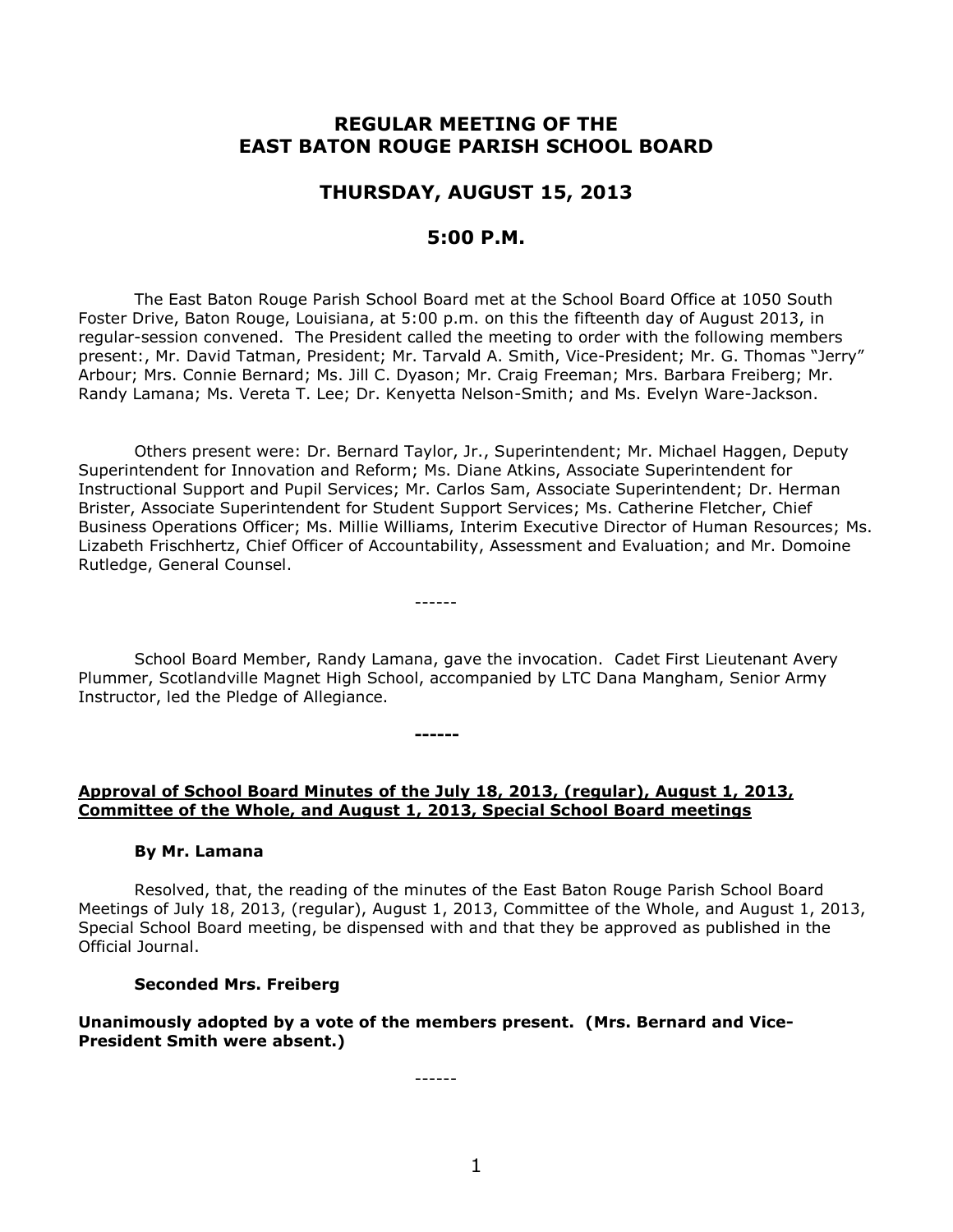## **Adoption of Resolution Proclaiming September 8-14, 2013, as "Arts in Education Week"**

### **By Ms. Ware-Jackson**

Resolved, That, the East Baton Rouge Parish School Board does hereby adopt a resolution proclaiming September 8-14, 2013, as "Arts in Education Week." **(A copy of the Resolution has been marked "Official Copy" and placed in the files of the Board.)**

### **Seconded by Mrs. Bernard**

### **Unanimously adopted by a vote of the members present. (Vice-President Smith was absent.)**

**------**

# **Approval of the Proposed Strategic Plan**

### **By Mrs. Freiberg**

Resolved, That, the East Baton Rouge Parish School Board does hereby approve the proposed Strategic Plan for the East Baton Rouge Parish School System, with the following amendments: **Page 13, Strategy No.4: Tactic No. 4:** A teacher rated ineffective shall be offered the opportunity to participate in the rehabilitation program developed by his or her principal. A teacher who receives a subsequent ineffective rating shall be automatically dismissed.

### **Seconded by Ms. Dyason**

### **The vote on the motion was as follows:**

| <b>Yeas: (8)</b> | Mr. Arbour, Mrs. Bernard, Ms. Dyason, Mr. Freeman, Mrs.<br>Freiberg, Vice-President Smith, President Tatman, and Ms. Ware-<br><b>Jackson</b> |
|------------------|----------------------------------------------------------------------------------------------------------------------------------------------|
| <b>Nays: (3)</b> | Mr. Lamana, Ms. Lee, Dr. Nelson-Smith,                                                                                                       |
| Abstained: (0)   | None                                                                                                                                         |
| Absent: (0)      | <b>None</b>                                                                                                                                  |

**The motion was declared adopted.**

**------**

### **By Mrs. Bernard**

**Page 9, Strategy No.2: Tactic No. 5:** Create specialized programs to serve special populations of students.

**Seconded by Mr. Freeman**

**The vote on the motion was as follows:**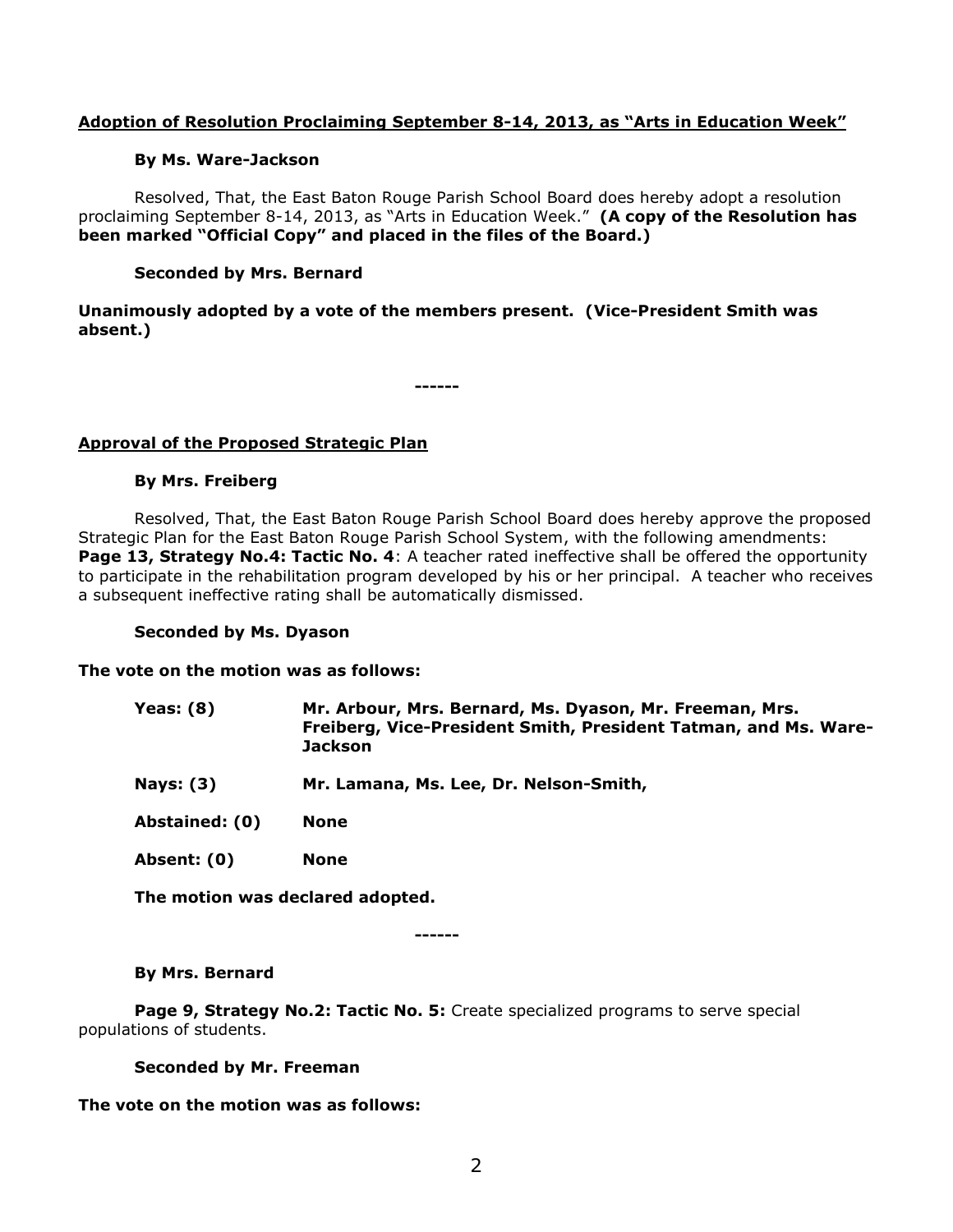- **Yeas: (7) Mr. Arbour, Mrs. Bernard, Ms. Dyason, Mr. Freeman, Mrs. Freiberg, President Tatman, and Ms. Ware-Jackson**
- **Nays: (4) Mr. Lamana, Ms. Lee, Dr. Nelson-Smith, and Vice-President Smith**
- **Abstained: (0) None**
- **Absent: (0) None**

**The motion was declared adopted.**

**------**

#### **By Ms. Lee**

Page 15, Strategy No.5: Tactic No. 1-6: Delete all in its entirety.

**Motion failed for lack of a second.**

**------**

#### **By Mr. Freeman**

**Page 15, Strategy No.4: Tactic No. 5:** Hold principals accountable for overall school performance, including staff effectiveness, via performance contracts. Remove principals who do not meet their performance objectives.

**Seconded by Vice-President Smith**

#### **The vote on the motion was as follows:**

- **Yeas: (9) Mr. Arbour, Mrs. Bernard, Ms. Dyason, Mr. Freeman, Mrs. Freiberg, Mr. Lamana, Vice-President Smith, President Tatman, and Ms. Ware-Jackson**
- **Nays: (1) Ms. Lee**
- **Abstained: (1) Dr. Nelson-Smith**
- **Absent: (0) None**

**The motion was declared adopted.**

**------**

#### **By Mrs. Freiberg**

Resolved, That, the East Baton Rouge Parish School Board does hereby approve the proposed Strategic Plan for the East Baton Rouge Parish School System, as amended.

#### **Seconded by Ms. Dyason**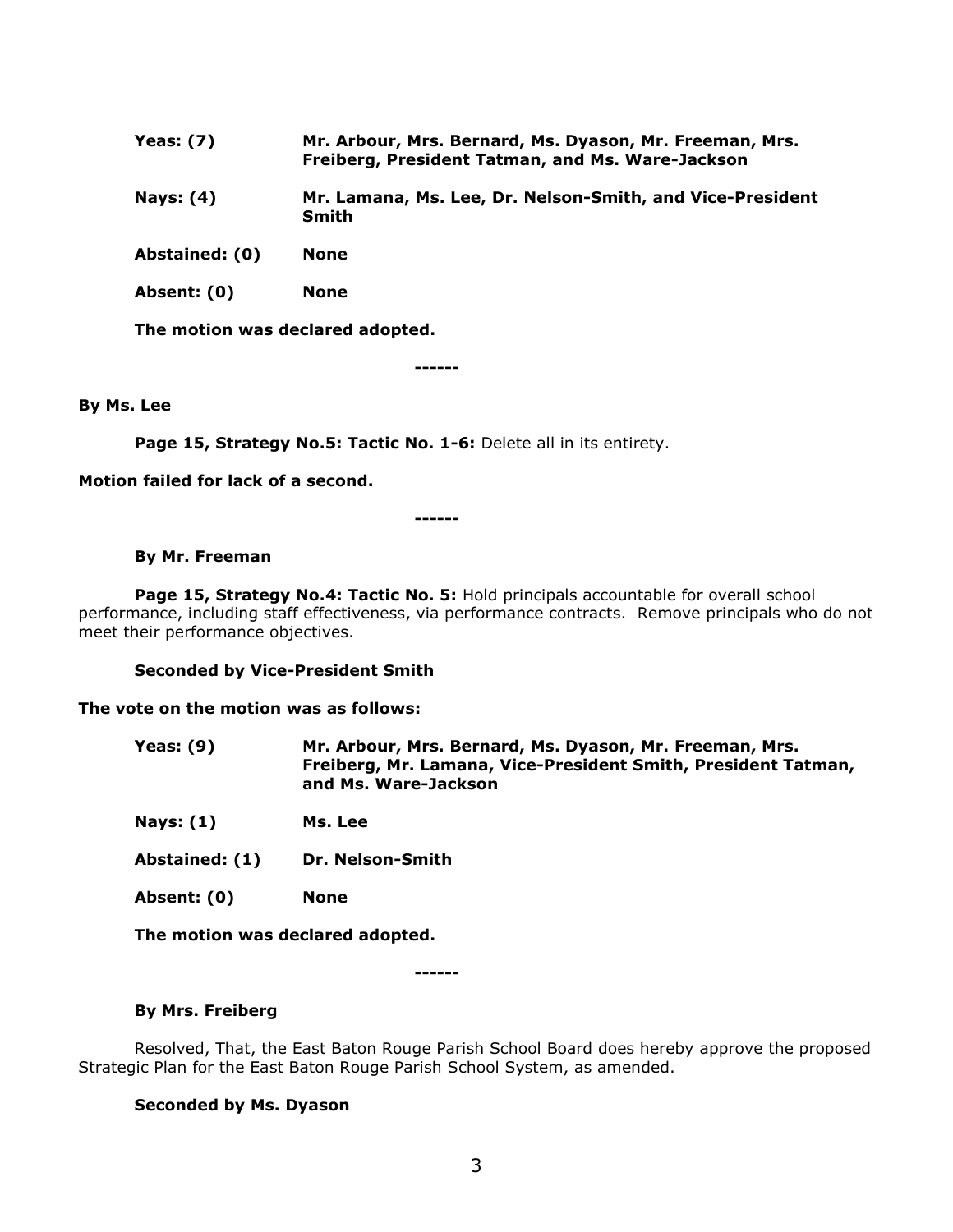# **Discussion continued.**

#### **The following substitute motion was made.**

### **By Ms. Lee**

Resolved, that, the East Baton Rouge Parish School Board does hereby postpone adopting the Strategic Plan until the October 17, 2013 Regular School Board meeting.

#### **Seconded by Dr. Nelson-Smith**

**The vote on the substitute motion was as follows:**

| Yeas: (4)        | Mr. Lamana, Ms. Lee, Dr. Nelson-Smith, and Vice-President<br>Smith                                          |
|------------------|-------------------------------------------------------------------------------------------------------------|
| <b>Nays: (7)</b> | Mr. Arbour, Mrs. Bernard, Ms. Dyason, Mr. Freeman, Mrs.<br>Freiberg, President Tatman, and Ms. Ware-Jackson |
| Abstained: (0)   | None                                                                                                        |
| Absent: (0)      | None                                                                                                        |

**The substitute motion failed.**

**The vote on the original motion was as follows:**

| <b>Yeas: (7)</b> | Mr. Arbour, Mrs. Bernard, Ms. Dyason, Mr. Freeman, Mrs.<br>Freiberg, President Tatman, and Ms. Ware-Jackson |
|------------------|-------------------------------------------------------------------------------------------------------------|
| Nays: (4)        | Mr. Lamana, Ms. Lee, Dr. Nelson-Smith, and Vice-President<br>Smith                                          |
| Abstained: (0)   | None                                                                                                        |
| Absent: (0)      | <b>None</b>                                                                                                 |

**The original motion was declared adopted.**

**------**

### **Approval of Consent Agenda Items**

### **By Ms. Dyason**

Resolved, that, the East Baton Rouge Parish School Board does hereby approve the Consent Agenda items.

### **Seconded by Mrs. Freiberg**

**The vote on the motion was as follows:**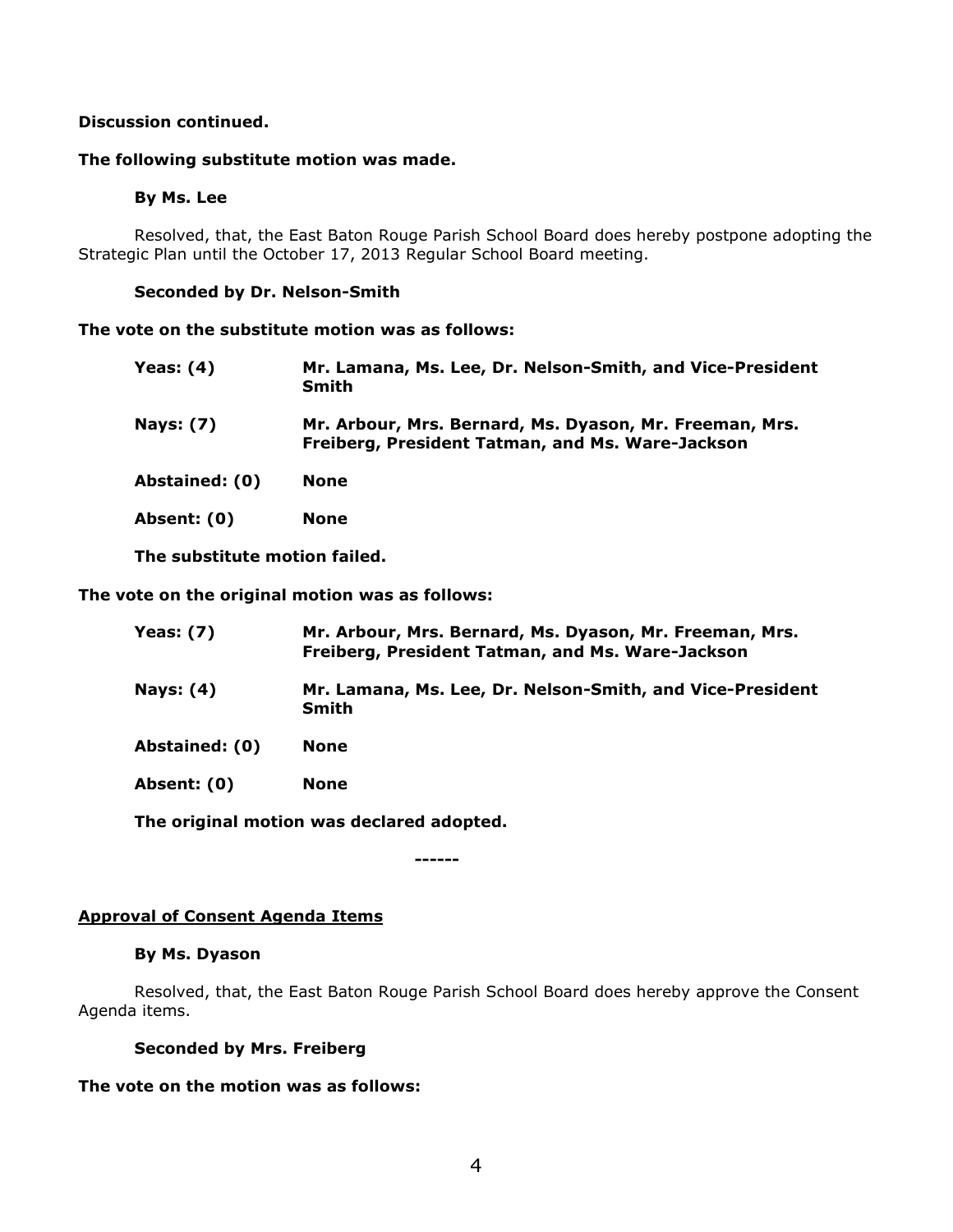| <b>Yeas: (10)</b> | Mr. Arbour, Mrs. Bernard, Ms. Dyason, Mr. Freeman, Mrs.<br>Freiberg, Mr. Lamana, Ms. Lee, Vice-President Smith, President<br><b>Tatman, and Ms. Ware-Jackson</b> |
|-------------------|------------------------------------------------------------------------------------------------------------------------------------------------------------------|
| Nays: $(0)$       | None                                                                                                                                                             |
| Abstained: (1)    | Dr. Nelson-Smith                                                                                                                                                 |
| Absent: (0)       | None                                                                                                                                                             |

**The motion was declared adopted.**

**------**

*The following items were approved as part of the Consent Agenda:*

**------**

# **Items approved by the Committee of the Whole for recommendation to the Board:**

Approval of recommended revisions to the Local Personnel Accountability Plan – Evaluators.

Approval of the 2012-2013 Adult Education Local Budget Revision.

Approval of a contract renewal for professional services between the East Baton Rouge Parish School Board and Volunteers in Public Schools (VIPS) for the period of July 1, 2013, through June 30, 2014, for an amount not to exceed \$25,000.

Approval of the Louisiana Compliance Questionnaire as required for the financial audit of the East Baton Rouge Parish School System.

Approval of staff's recommendation of a firm selected, via a Request for Proposals (RFP), to perform GASB 45 actuarial services for the East Baton Rouge Parish School Board for the period of July 1, 2012, through June 30, 2013.

Approval of a contract renewal between the East Baton Rouge Parish School Board and Mercer for a period of two (2) years, beginning January 1, 2014, through December 31, 2015, for an amount of \$125,000.00 annually.

Approval of the Kelly Gene Cook Charitable Foundation's Deborah Rochelle Teacher Grants (5) in the total amount of \$16,063.00.

Approval of an Interagency Agreement between the East Baton Rouge Parish Head Start Program and the East Baton Rouge Parish School System.

------

### *END OF CONSENT AGENDA ITEMS*

**------**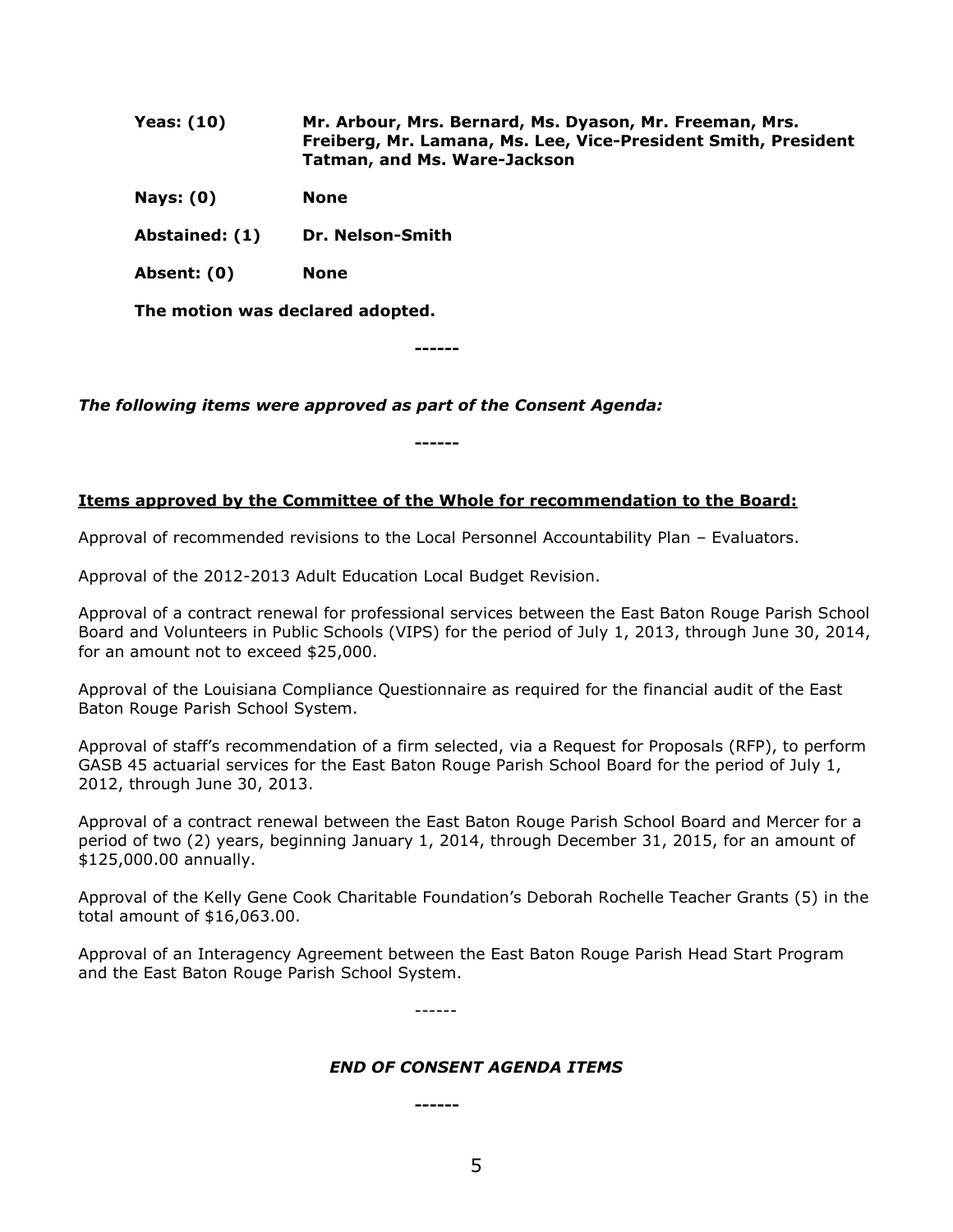### **Approval of Budget**

#### **By Mr. Freeman**

Resolved, that, the East Baton Rouge Parish School Board does hereby approve the Revised 2012-2013 Textbook Fund Budget and the Proposed 2013-2014 Curriculum-Textbook/Digital Media Support Fund Budget.

### **Seconded by Mrs. Freiberg**

#### **Unanimously adopted by a vote of all the members.**

**------**

### **Approval of Budget**

#### **By Mrs. Bernard**

Resolved, that, the East Baton Rouge Parish School Board does hereby approve the approval of the Revised 2012-2013 Summer School Budgets and the Proposed 2013-2014 Summer School Budgets for (a) Elementary School Summer Opportunity for Academic Remediation (SOAR); (b) Middle School Summer School; and (c) High School Summer School.

#### **Seconded by Mr. Freeman**

### **Unanimously adopted by a vote of all the members.**

**------**

### **Approval of Agreement**

#### **By Ms. Dyason**

Resolved, that, the East Baton Rouge Parish School Board does hereby approve a Cooperative Endeavor Agreement between the East Baton Rouge Parish School System and the East Baton Rouge Truancy Assessment, Inc.

### **Seconded by Mrs. Freiberg**

### **Unanimously adopted by a vote of all the members.**

**------**

# **Approval of Payment to Louisiana Department of Education**

#### **By Mrs. Bernard**

Resolved, that, the East Baton Rouge Parish School Board does hereby approve payment to the Louisiana Department of Education for the senior ACT tests and score reports in the amount of \$24,928.00.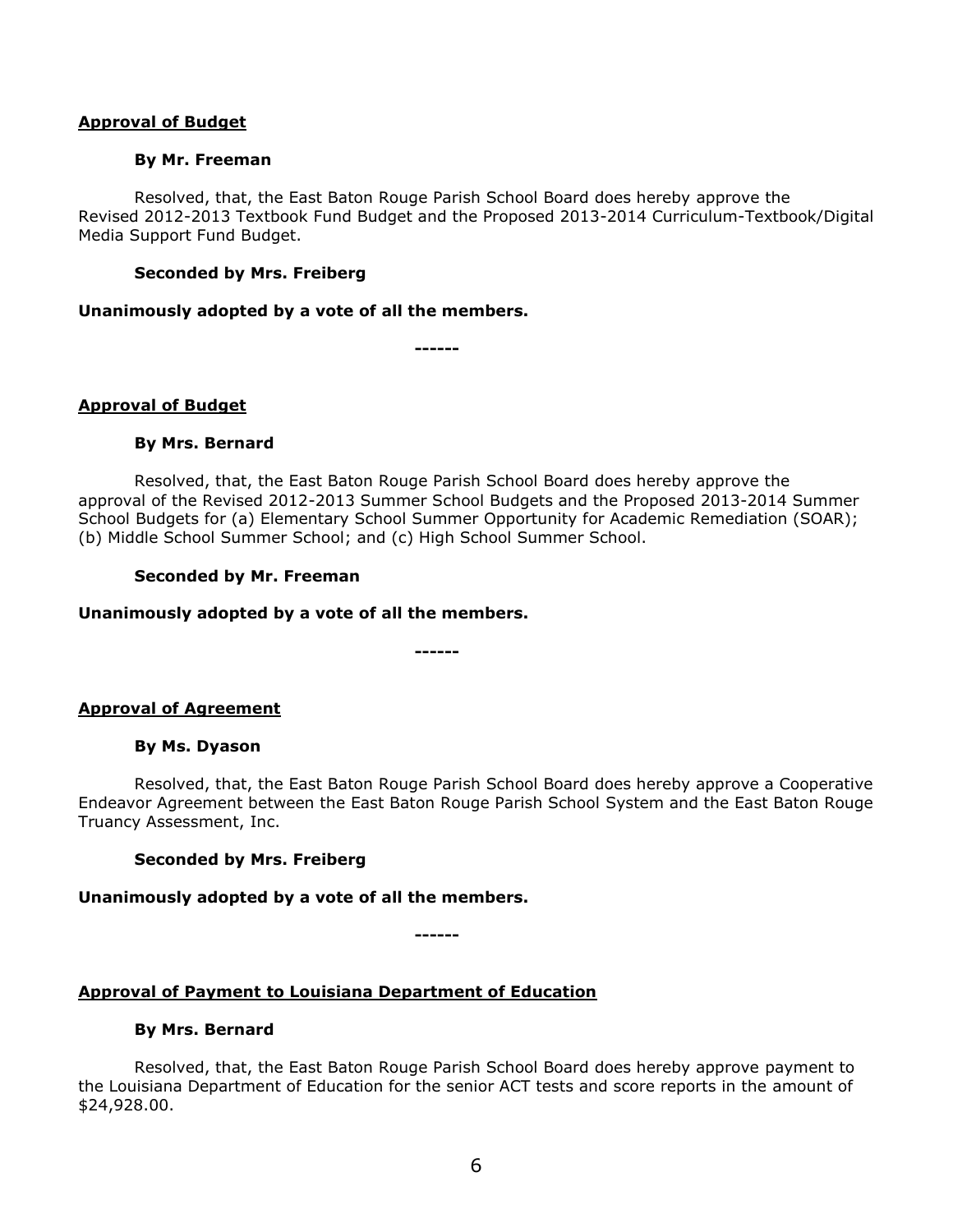## **Seconded by Mr. Lamana**

# **Unanimously adopted by a vote of all the members.**

**------**

# **Approval of Proposed Pupil Progression Plan**

### **By Dr. Nelson-Smith**

Resolved, that, the East Baton Rouge Parish School Board does hereby approve the proposed Pupil Progression Plan for 2013-2014.

#### **Seconded by Ms. Ware-Jackson**

#### **The vote on the motion was as follows:**

| Yeas: (10) | Mr. Arbour, Ms. Dyason, Mr. Freeman, Mrs. Freiberg, Mr. Lamana, |
|------------|-----------------------------------------------------------------|
|            | Ms. Lee, Dr. Nelson-Smith, Vice-President Smith, President      |
|            | Tatman, and Ms. Ware-Jackson                                    |
|            |                                                                 |

**Nays: (1) Mrs. Bernard**

**Abstained: (0) None**

**Absent: (0) None**

**The motion was declared adopted.**

**------**

### **Approval of Superintendent's Recommendations Regarding Charter Proposals**

Resolved, that, the East Baton Rouge Parish School Board does hereby approve the Superintendent's recommendations regarding charter proposals:

Item #25.1: J.K. Haynes, Either or Type 1 or Type 3 Charter

# **By Mrs. Freiberg Seconded by Mr. Lamana**

# **Unanimously adopted by a vote of all the members.**

Item #25.2: South Louisiana Charter Foundation (CSUSA) to be located in the Gardere area

### **By Mrs. Bernard Seconded by Mr. Freeman**